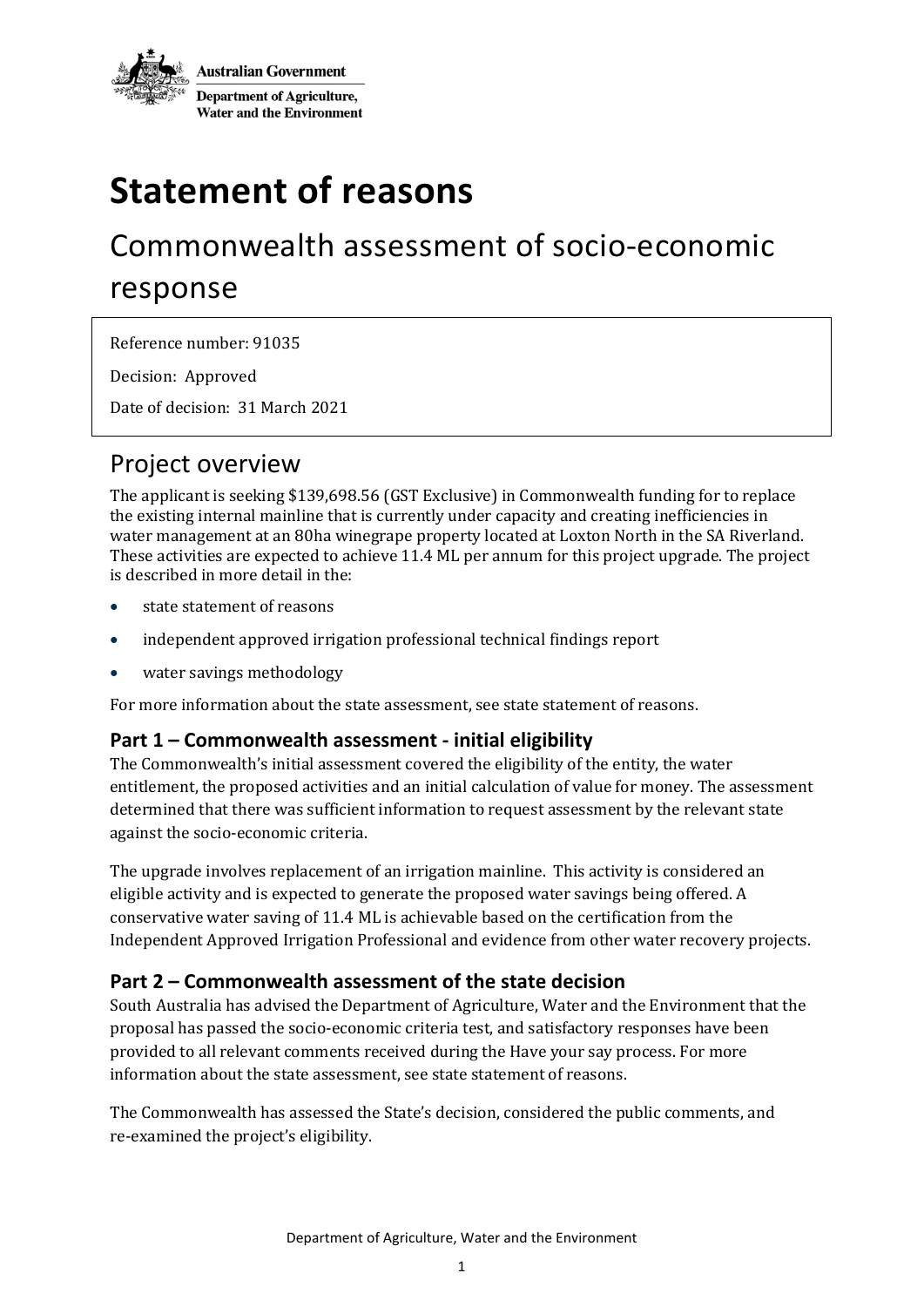Based on this information, the proposed activities are likely to have neutral to positive socio-economic impacts:

The proposed activities are all eligible water efficiency measures that will produce water savings sufficient to cover the water entitlements to be provided to the Commonwealth Environmental Water Holder, as stated in the independent approved irrigation professional's technical report. For more information about the report, see state statement of reasons.

- Crop productivity will be maintained or increased as a result of the works leading to positive socio-economic outcomes for the applicant and the community.
- Local contractors will undertake the works which will provide flow on benefits to local businesses and communities.
- There is no planned reduction in employment.
- Upgraded infrastructure will contribute to the long-term sustainability of the business and region.
- There is no hydrological connection, or no significant change to the hydrological flows between the property and nearby water bodies used for social or cultural reasons, and therefore no social or cultural impacts.
- Taking into account the projects previously approved under the WEP, implementing this project would not result in cumulative impacts beyond those already considered in this assessment
- There will be no negative effect on any stream flow, or wetland that has been used for recreational activity by the local community.
- There will be no impact on local community weirs, storages, or parks therefore no impact community amenity.
- The water savings retained by applicants will:
	- increase water available for consumption by reducing water losses that are currently not available to the consumptive pool
	- reduce demand on the consumptive pool once the project is completed by reducing the need for water delivery to a greater volume than the water entitlements to be provided to the Commonwealth Environmental Water Holder
	- improve the applicant's resilience to climate and water variability.

On this basis, the proposed project is likely to have neutral to positive socio-economic outcomes.

#### **Part 3 – Commonwealth response to public comments**

All public comments were responded to by the relevant jurisdiction.

Additional responses by the Commonwealth are:

 The maximum funding available to the applicant is limited to the total cost of the proposed works. The total funding including administration must not exceed 1.75 times the value of the water.